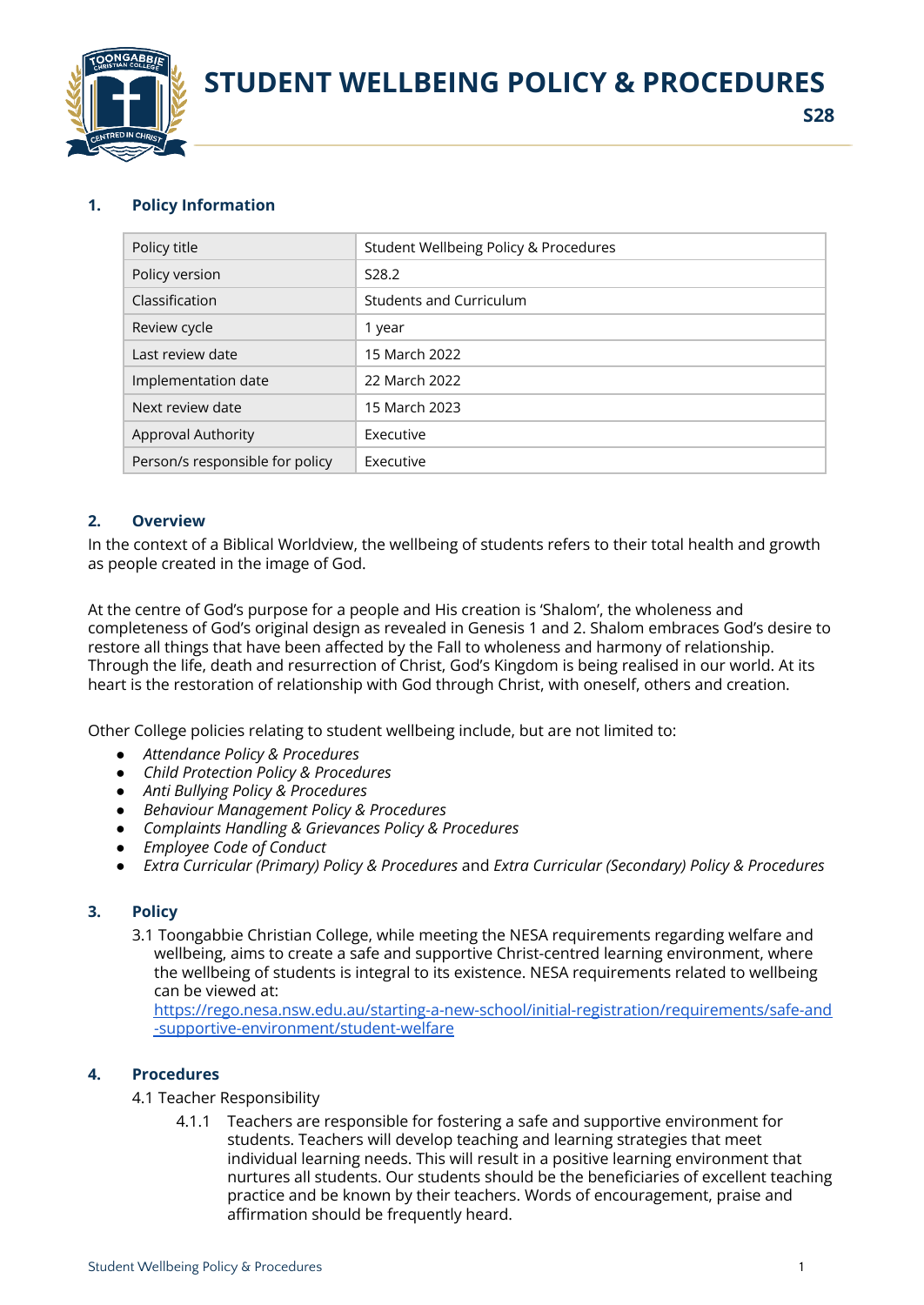- 4.2 Additional Support for Student Wellbeing
	- 4.2.1 The key role of the HoJP/HoSP/HoWP and DoS7-9/DoS10-12 is to facilitate a range of pastoral care provisions.
	- 4.2.2 The Secondary Learning Support Team facilitates a range of pastoral care provisions to support student learning.
	- 4.2.3 Each sub-school has a Wellbeing Team, consisting of key staff. This group oversees general student wellbeing.
	- 4.2.4 The Chaplain works with individuals and groups who need additional wellbeing support.
	- 4.2.5 The Counselling Team works with individuals and groups to develop social and emotional skills. The Counselling Team is available to meet with staff and parents/carers to discuss student needs and strategies for assisting a student. Please refer to the *Counselling Policy.*
	- 4.2.6 Executive staff, where applicable.
- 4.3 External Agencies
	- 4.3.1 When required, the College will consult with professionals from external agencies to seek advice regarding effective strategies for assisting students and/or partnering with families who are experiencing difficulties.

# 4.4 Gate Duty

- 4.4.1 Staff are stationed at the entrance gates each morning to welcome students to school. This helps foster a sense of belonging to the College Community and assists in transitioning students from the care of their parents/carers to the care of College staff.
- 4.5 Personal Development & Health/Physical Education Curriculum
	- 4.5.1 The K-10 PDHPE Syllabus includes many aspects of student wellbeing, including managing change, developing resilience, empathy, inclusion, equality and respect. These are taught and developed through the College's teaching and learning programs.
- 4.6 Secondary Wellbeing/Biblical Life Studies
	- 4.6.1 For information regarding the College's Wellbeing/Biblical Life Studies program, please refer to *Appendix D.*
- 4.7 General Implementation Procedures
	- 4.7.1 The Counselling and Wellbeing teams collaborate with stakeholders regarding student wellbeing and the implementation of various programs.
- 4.8 Attendance
	- 4.8.1 For strategies concerning attendance and student wellbeing, please refer to the College's *Attendance Policy & Procedures.*
- 4.9 Chapel Program
	- 4.9.1 All students from K-12 participate in our Chapel Program, where students hear the gospel explained clearly, receive instruction on godly living, participate in worship and prayer times. Details regarding the aims for the specific age groups can be found in *Appendix A.*
- 4.10 Camp Program
	- 4.10.1 The Years 4 –12 camping program creates an environment for students to bridge the gap between learning and living. These camps are designed specifically to foster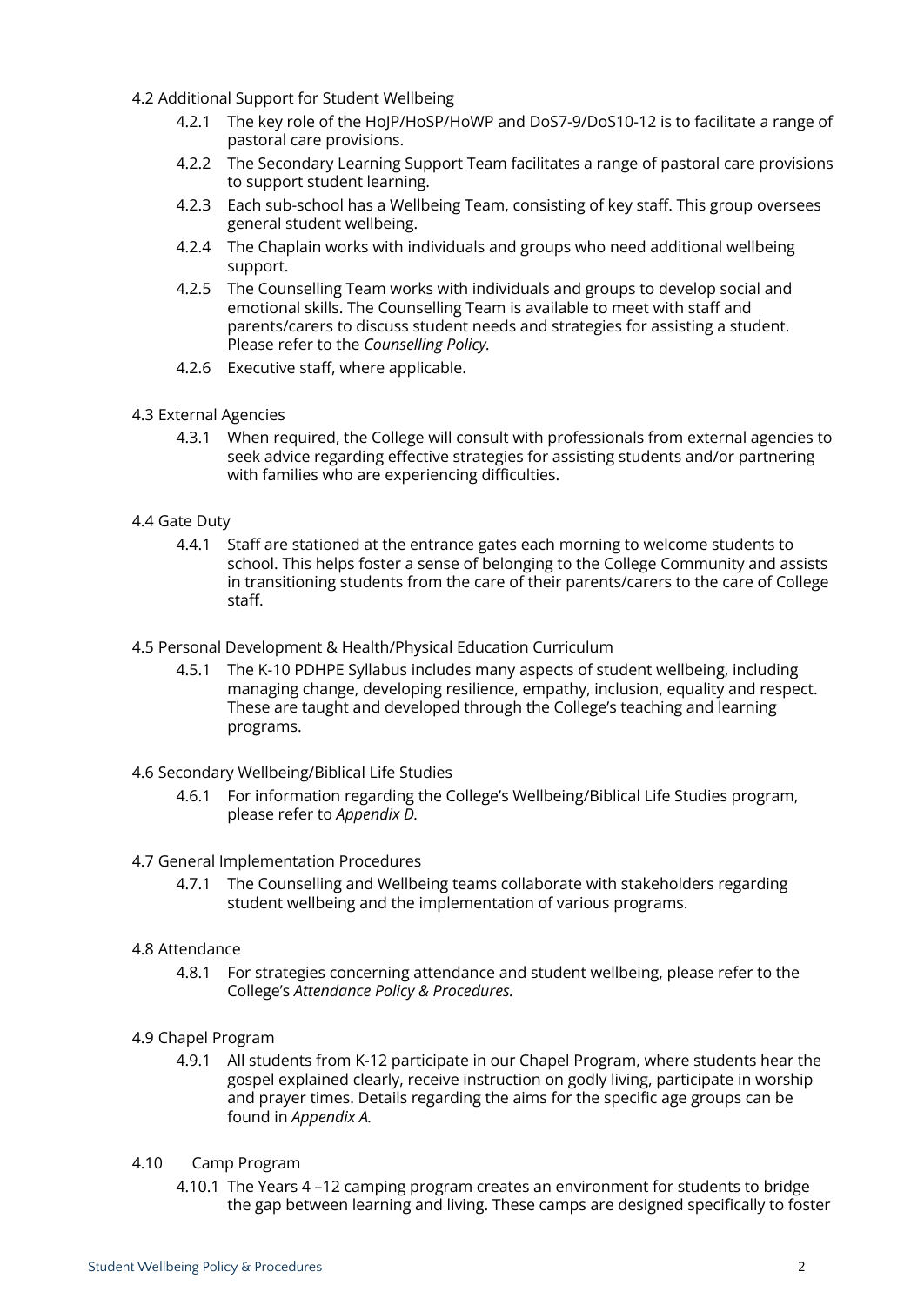students' growth in their ability to live in community. Details regarding the aims for the specific age groups can be found in *Appendix B.*

- 4.11 Primary Class Structure
	- 4.11.1 Class teachers are responsible for overseeing the day-to-day wellbeing of their students.
	- 4.11.2 Primary classes participate in Devotions daily with their class teachers.
	- 4.11.3 Please refer to *Appendix C.*
- 4.12 Secondary Family Group Structure
	- 4.12.1 Year 7 Family Groups are in homerooms
	- 4.12.2 Years 8 -9 in Junior family gender-specific groups
	- 4.12.3 Years 10-12 in Senior family gender-specific groups
	- 4.12.4 Family groups meet on a daily basis to share Devotions, pray and complete general pastoral and administrative activities.
	- 4.12.5 Please refer to *Appendix D.*
- 4.13 Management Plans
	- 4.13.1 Management Plans are created, as required, to meet the needs of students experiencing a range of challenges.
	- 4.13.2 For sub-school information, please refer to *Appendix C and D.*
- 4.14 Assemblies
	- 4.14.1 A variety of assemblies take place throughout the year.
	- 4.14.2 For sub-school information, please refer to *Appendix C and D.*
- 4.15 House Assemblies/Meetings
	- 4.15.1 In the Primary School, House Assemblies are held throughout the year.
	- 4.15.2 In the Secondary School, House Meetings are held throughout the year.
	- 4.15.3 The purpose of these meetings is to cultivate a culture of belonging, learn about the House values and discuss participation in House events.
	- 4.15.4 For sub-school information, please refer to *Appendix C and D.*
- 4.16 Secondary Student Mentors/Peer Support
	- 4.16.1 Secondary Student Mentors/Peer Support provide mentoring and support.
- 4.17 Award System
	- 4.17.1 Our award structure aims to encourage students for their efforts, achievements, attitudes and for displaying our College values. For details of the award structure, please refer to the *Behaviour Management Policy & Procedures*.
- 4.18 Special Events and Programs
	- 4.18.1 Throughout the year, the College organises events where students are taught about respectful relationships, eg One Day.
	- 4.18.2 From time to time, staff will invite visiting speakers or someone from the College Community to speak to students about specific topics, eg cybersafety.
- 4.19 Breaktime Groups
	- 4.19.1 These groups aim to provide students with an alternative activity to the playground during break times.
	- 4.19.2 These small groups include a range of activities such as knitting, drawing, games, Bible study groups etc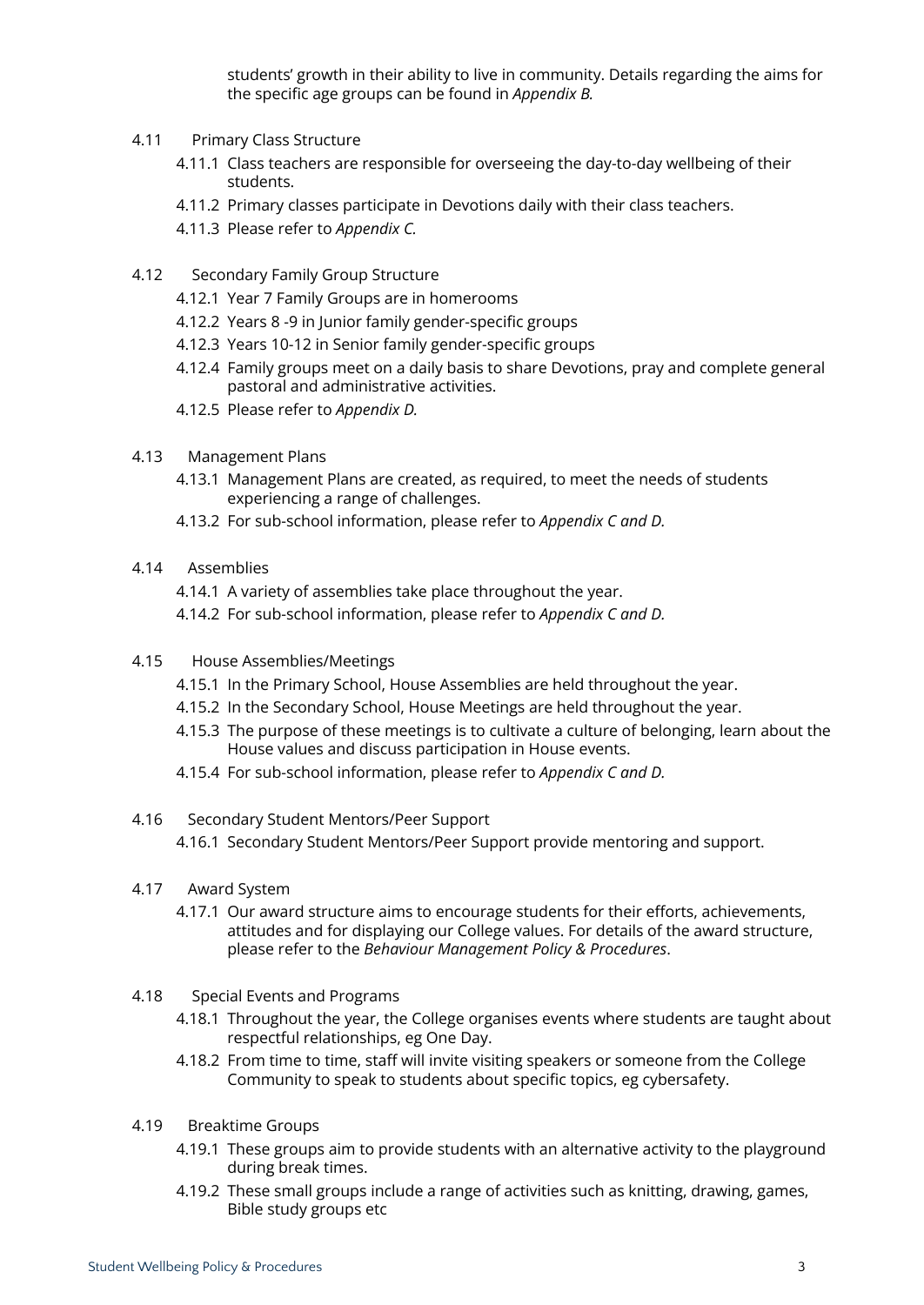- 4.19.3 Many of these groups are created to meet the interest of individual students/groups.
- 4.20 Extra Curricular Activities & Sport
	- 4.20.1 A variety of extra-curricular and sport activities are made available to students.
	- 4.20.2 For further information, please see *Extra Curricular (Primary) Policy & Procedures* and *Extra Curricular (Secondary) Policy & Procedures.*
- 4.21 Secondary Year Meetings
	- 4.21.1 Secondary Year Meetings aim to promote engagement of students and to discuss relevant cohort-related matters.
	- 4.21.2 Please refer to *Appendix D.*
- 4.22 Before and After School Secondary Library Arrangements
	- 4.22.1 The Library is available to Secondary students before and after school to provide a safe, alternative venue.

# **5. References**

●[https://rego.nesa.nsw.edu.au/starting-a-new-school/initial-registration/requirements/safe-and-s](https://rego.nesa.nsw.edu.au/starting-a-new-school/initial-registration/requirements/safe-and-supportive-environment/student-welfare) [upportive-environment/student-welfare](https://rego.nesa.nsw.edu.au/starting-a-new-school/initial-registration/requirements/safe-and-supportive-environment/student-welfare)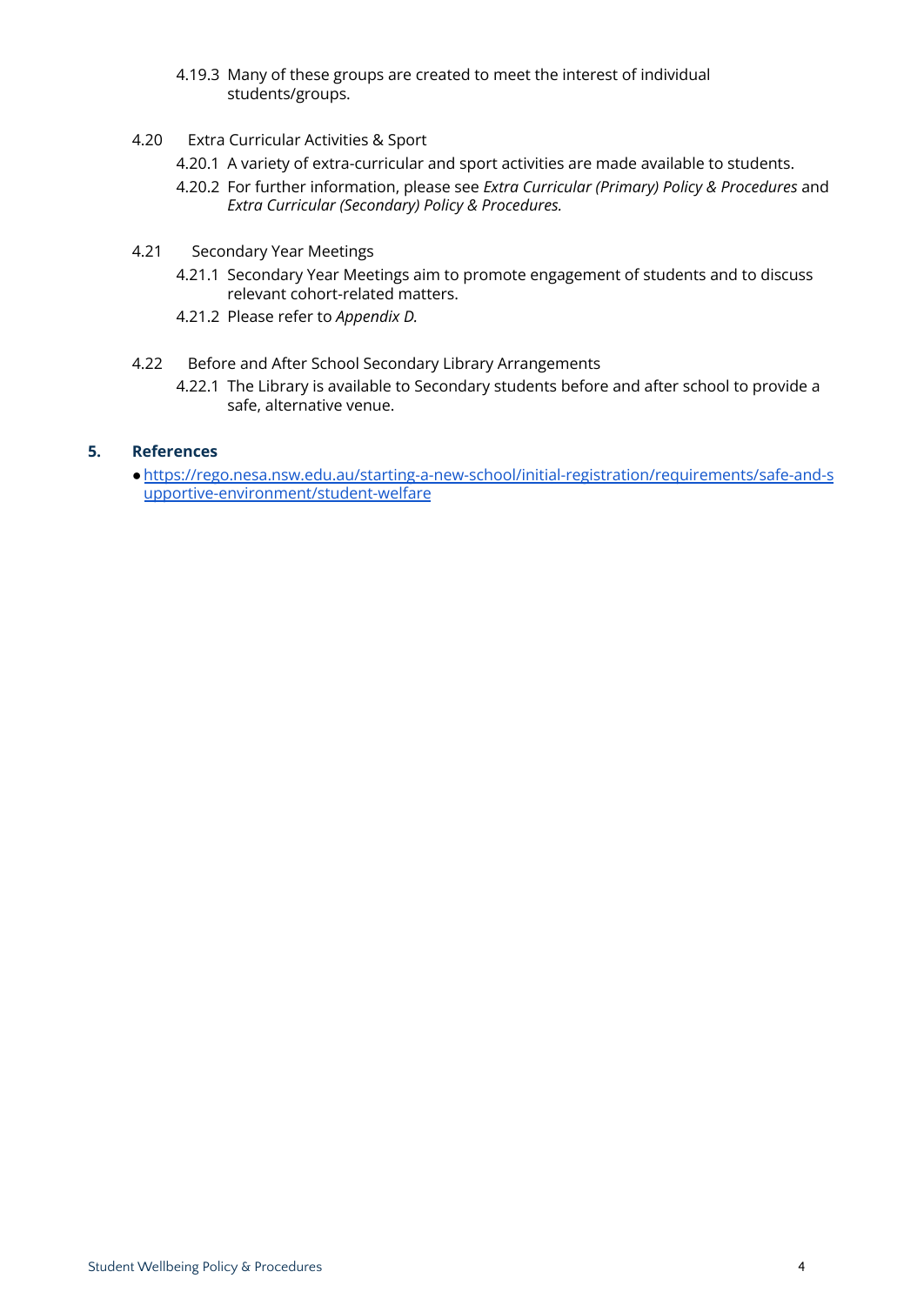

**CHAPEL PROGRAM**

| <b>Chapel</b> | <b>Overview</b>                                                                                                                                                                                                                                                                                                                                                                                     |  |
|---------------|-----------------------------------------------------------------------------------------------------------------------------------------------------------------------------------------------------------------------------------------------------------------------------------------------------------------------------------------------------------------------------------------------------|--|
| <b>WAVES</b>  | The Primary Biblical Studies teacher will organise WAVES, which stands for<br>Worship And Very Exciting Stuff. Students in K-6 meet together to pray, worship,<br>learn memory verses and hear from the Bible. The messages are usually based<br>on a particular topic or theme. WAVES usually runs twice a term.                                                                                   |  |
| 7-12 Chapel   | The DoS7-9/DoS10-12 will organise Chapel services where students meet<br>together fortnightly to worship God through music, prayer, scripture reading,<br>testimonies and hear a message. Students are able to share their gifts and<br>talents and to enjoy the company of others. Students are involved in the<br>running of the Chapel. Student-led pastoral care initiatives are also promoted. |  |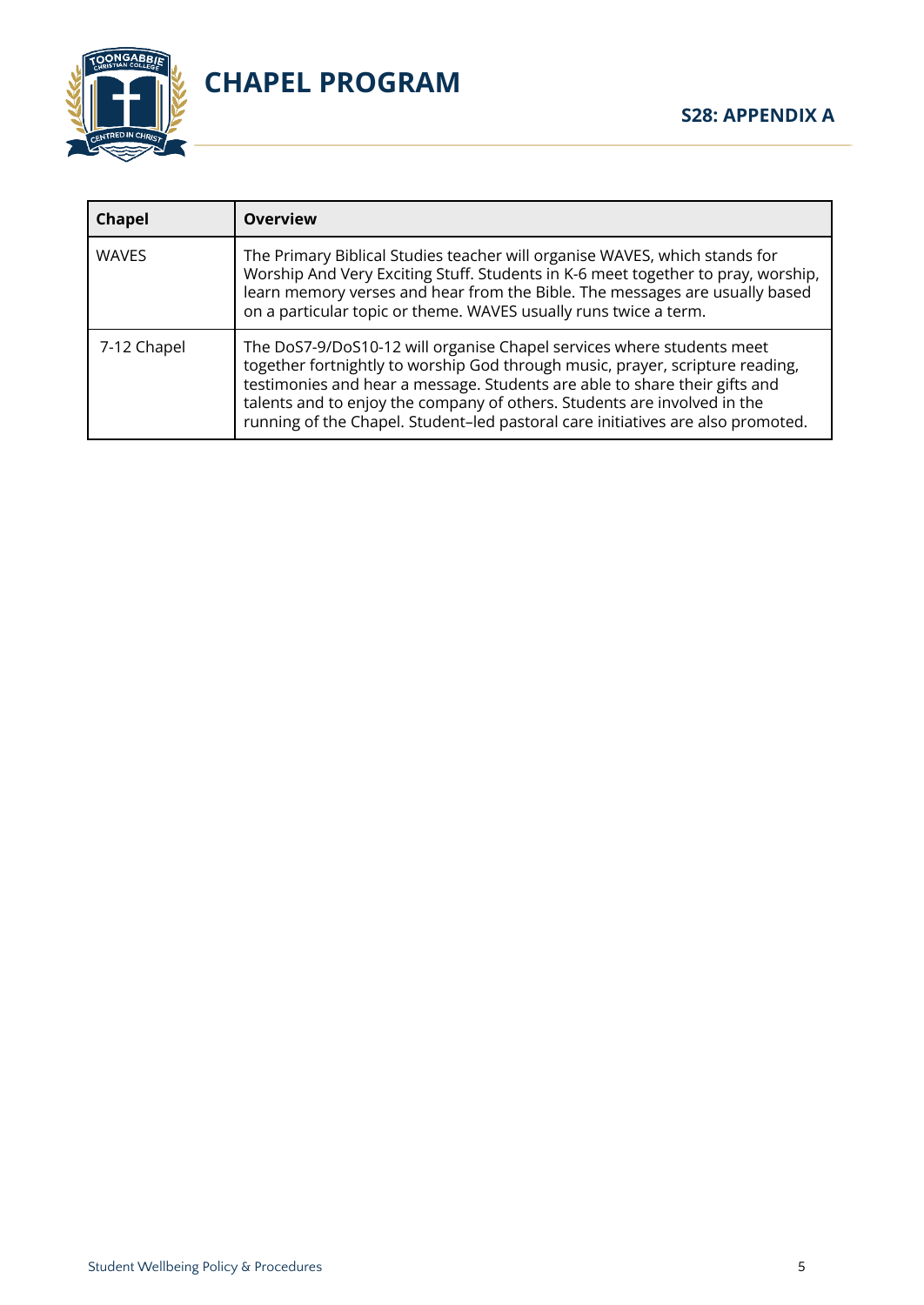

**CAMPING PROGRAM**

| Year              | <b>Theme</b>                                                         | <b>Person Responsible</b> |
|-------------------|----------------------------------------------------------------------|---------------------------|
| Year 4            | Grace                                                                | HoSP                      |
| Year 5            | Jesus Comes: The Good News                                           | HoSP                      |
| Year 6            | Who is Jesus?                                                        | HoSP                      |
| Year 7            | To develop a sense of belonging in Secondary School                  | DoS7-9                    |
| Year 8            | To live out their potential                                          | $DoS7-9$                  |
| Year 9            | Somerset Outdoor Retreat: Overcoming Adversity                       | $DoS7-9$                  |
| Year 10           | Urban Challenge: Understanding the Mission Field before us           | DoS10-12                  |
| Year 11<br>and 12 | Focusing on personal and study issues relevant to senior<br>students | DoS10-12                  |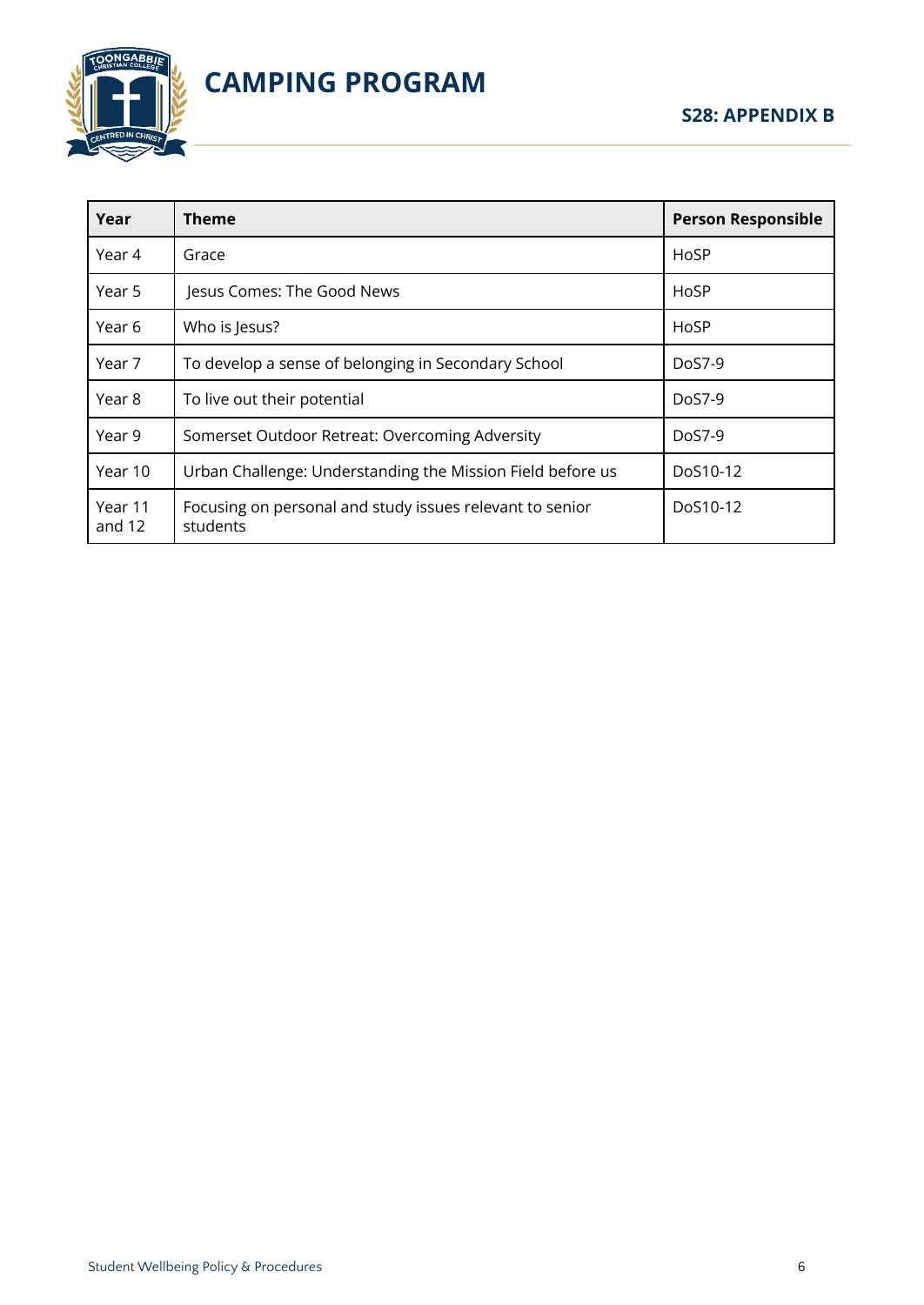

**PRIMARY STRUCTURE FOR WELLBEING**

# **Class Teachers**

If class teachers are concerned about the wellbeing of an individual student, they will discuss this with the HoJP/HoSP or HoWP. The student's parents/carers will be contacted and a Management Plan, LaST Action Plan, PLP or IEP may be developed. This Management Plan may include consultation with the College Counselling team and health professionals. The DPP will always be notified by the HoJP/HoSP/HoWP of any concerns about student wellbeing.

Teachers will plan sessions in Devotions and PDH which address needs that groups of students may experience. Students are encouraged to, and given opportunities to, pray for each other.

From time to time, teachers will organise special activities that are designed to improve the ability of students to relate to each other.

#### **Management Plans**

Management Plans are developed by the HoJP/HoSP/HoWP for students experiencing a range of challenges, eg medical issues, emotional/behavioural difficulties, family and social difficulties. Staff are informed of Management Plans on a need-to-know basis. Class Teachers are responsible for ensuring that relevant information is provided to any casual teachers or RFF teachers teaching their class.

# **IEPs**

Please refer to the College's *Learning Support Policy & Procedures.*

#### **Assemblies**

Students have the opportunity to showcase what they have been learning in class. Principal's Awards are presented at assemblies. Assemblies aim to build community, a sense of belonging and provide a means to celebrate student achievement.

# **Morning Assemblies (Mondays and Fridays)**

Students are welcomed and briefly instructed on topics such as safe behaviours. Ribbons, awards for extra-curricular activities and academic competitions are presented during morning assemblies. Elected Student Leaders present awards, do a Bible Reading and share a thought for the week. Each assembly includes prayer. A key feature of these assemblies is to provide consistent messaging on key wellbeing topics.

#### **House Assembly**

During House Assemblies, students explore their House's value, the person their House is named after and other activities in order to build a sense of belonging to both a student's house and also to the College as a whole. House awards are presented at these assemblies.